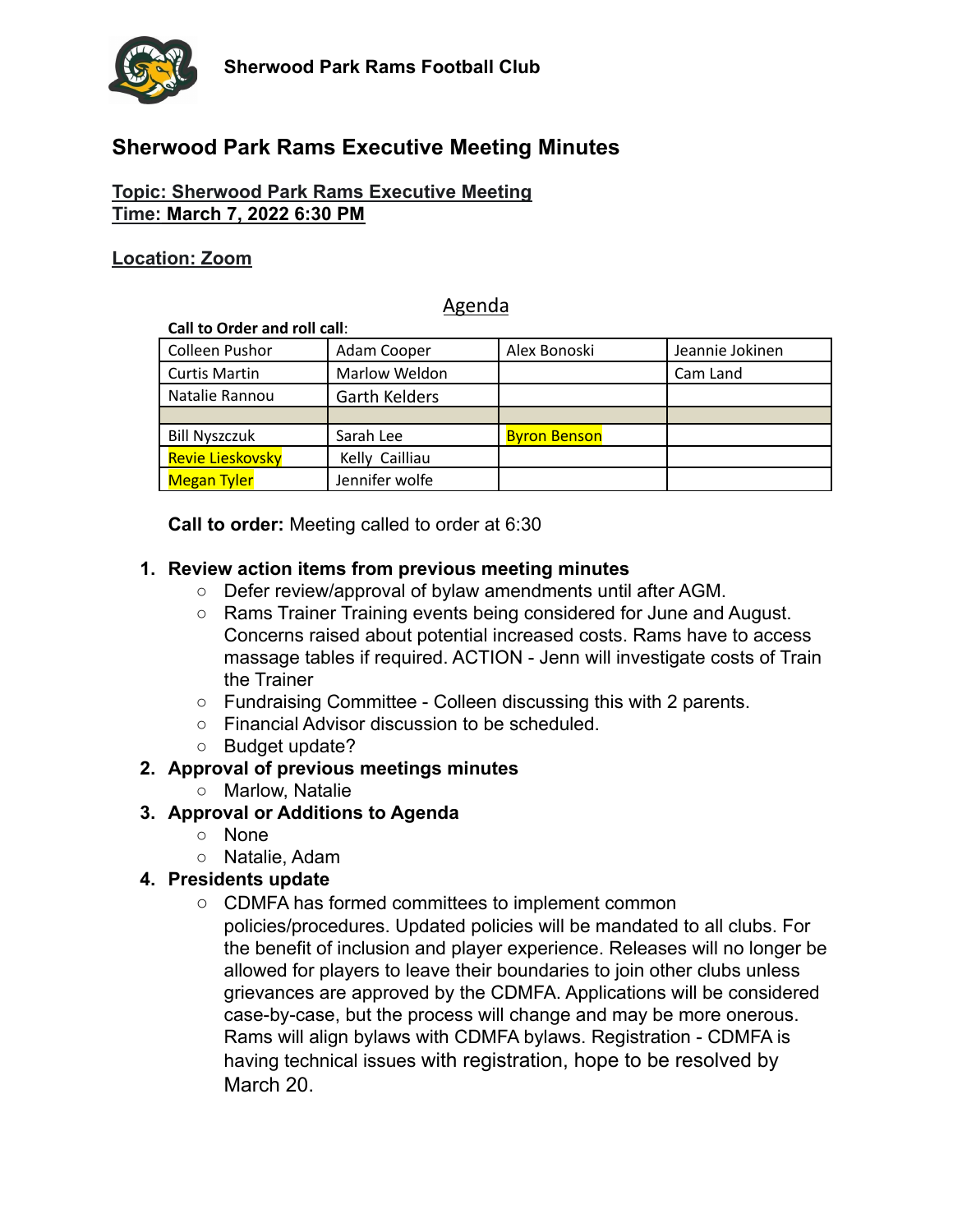

# **5. Treasurer's Financial Report**

○ Switched accounts from Servus to ATB, currently in the process of transferring funds between accounts. Current balance does not show all funds, some is held back temporarily during the transfer. Recent purchases - helmets and some equipment, etc. to support camps. Balance is lower than usual, but should rebound with registration. Budget spreadsheets have been updated for ease of use. Jenn offered to refer Rams to an accounting software provider. Annual returns came back as 'Incomplete'; Garth and Colleen will review

# **6. Communications Report**

- Posting will ramp up soon.
- Registration numbers for Rams camps were shared.
- Credit card rates credit card refunds cost 4.6%. Is there a need to charge for this cost? Or another policy? Cancellation fee to cover the cost, but need to communicate that there is a cancellation fee. Need to develop a Refund Policy to address this - it comes up every year. Insurance from Football Alberta is non-refundable. There is a clause to cover this in bylaws, need to confirm. ACTION: RPP committee will work on policies that retain this.

# **7. Old Business**

- Approve Budget
- Discussion: How will the girls program affect budget, will there be a girls team this year?
- Adam moved, Jeannine seconded, passed.

### **8. New Business**

- Credit card fees Garth moved to increase to 2.6%, Colleen seconded, passed.
- Registration CDMFA technical issues to be resolved March 20
- Rules, Policies, and Procedures Committee looking for volunteers to review/update RPPs. Jenn, Curtis, Adam, and Marlow volunteered to help. Natalie has done some initial work to update.
- AGLC Chairperson Need a volunteer to help coordinate a monthly online 50/50. Natalie volunteered.
- Treasurer Position Jeannine is stepping away, and needs to recruit a new treasurer. Garth volunteered to take over the treasurer role on an interim basis. Reevaluate at AGM. Colleen motion to elect Garth as interim treasurer, effective immediately. Adam seconded. Passed. Garth will require a criminal record check, as per bylaws.
- Girls tackle program Roster deadline was Feb 28. Only one girl registered. Must submit a team to CDMFA by Friday, Mar 11, 2022. Girls program will not happen this season. This has also happened in previous years. May need to recruit at a younger age, perhaps flag football level and reconsider the timing of recruitment. Need to better support Megan